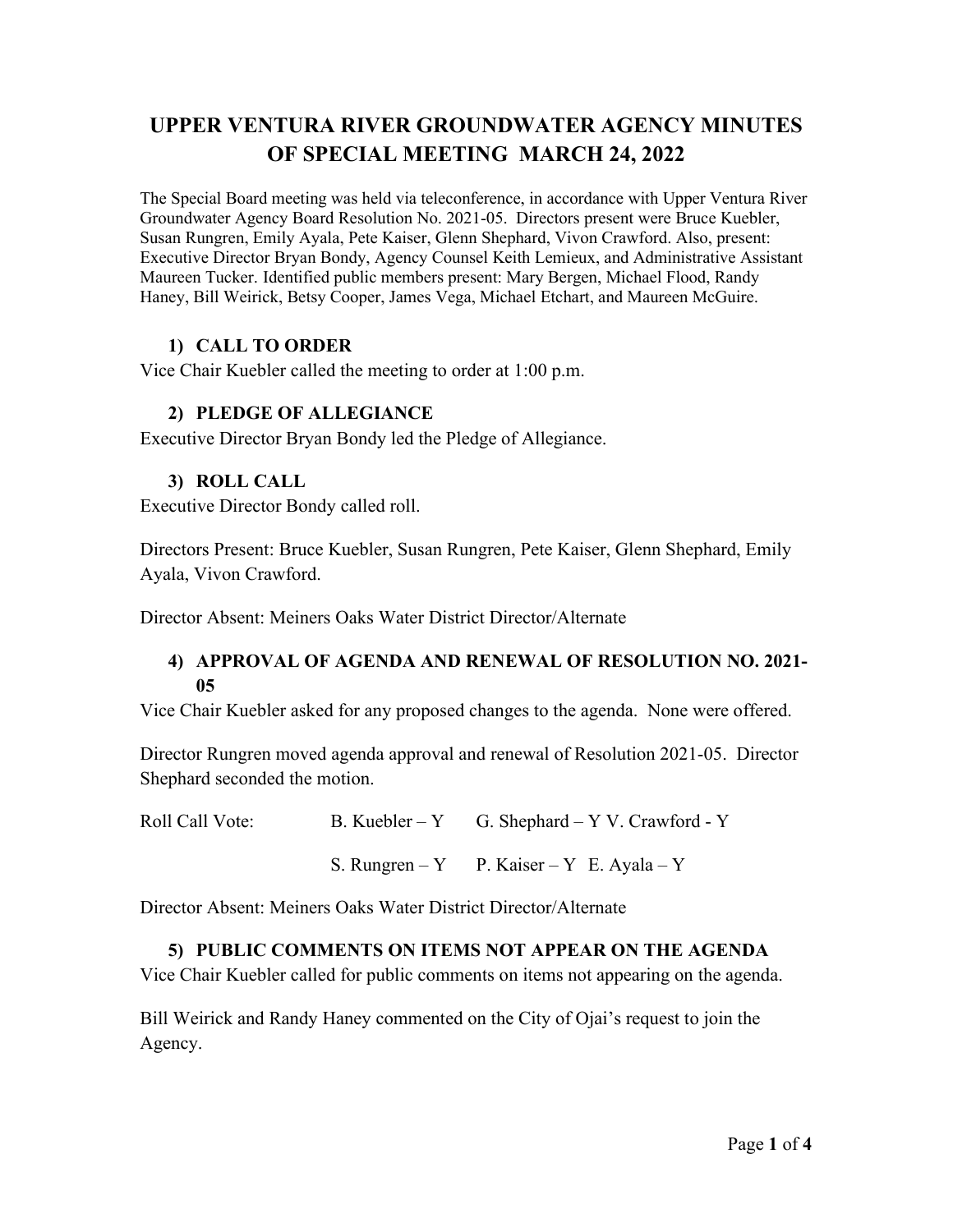Vice Chair Kuebler said he thought the City of Ojai's request will be discussed during April 14 meeting. The Executive Director said he understood that staff was directed to include an item to explain the process.

Agency Counsel cautioned the Board that the public comment item is limited in their ability to respond. He suggested discussing further during Agenda Item No. 9.

#### **6) DIRECTORS ANNOUNCEMENTS**

a. Directors may provide oral report on items note appearing on the agenda.

| Director Kuebler:  | No report                                                                         |
|--------------------|-----------------------------------------------------------------------------------|
| Director Rungren:  | No report.                                                                        |
| Director Shephard: | No report.                                                                        |
| Director Kaiser:   | No report.                                                                        |
| Director Ayala:    | No report.                                                                        |
| Director Crawford: | Said she met with Channelkeeper to discuss preparation of<br>comments on the GSP. |

#### **7) ADMINISTRATIVE ITEMS**

#### **a. Contract for Legal Counsel Services.**

The Executive Director explained that Agency Counsel Lemieux is moving to a new law firm. If the Board wants Mr. Lemieux to continue as Agency Counsel, they will need to execute an agreement with his new firm Aleshire & Wynder and terminate the current agreement with Olivarez Madruga Lemieux O'Neill, LLP.

Director Kaiser asked if they need to obtain proposals. Executive Director Bondy said the Agency went through a competitive selection process to hire Mr. Lemieux originally now he is just switching firms. Mr. Lemieux added that entire water group is moving to the new firm on April 1, 2022, including Maureen Tucker who is performing administrative assistance to this Agency. He added that the proposed retainer agreement is nearly identical to the existing agreement and the labor rates are the same.

Director Kaiser asked if the \$3M liability coverage is sufficient. Agency Counsel stated that is the limit on the existing policy.

Public comments: none.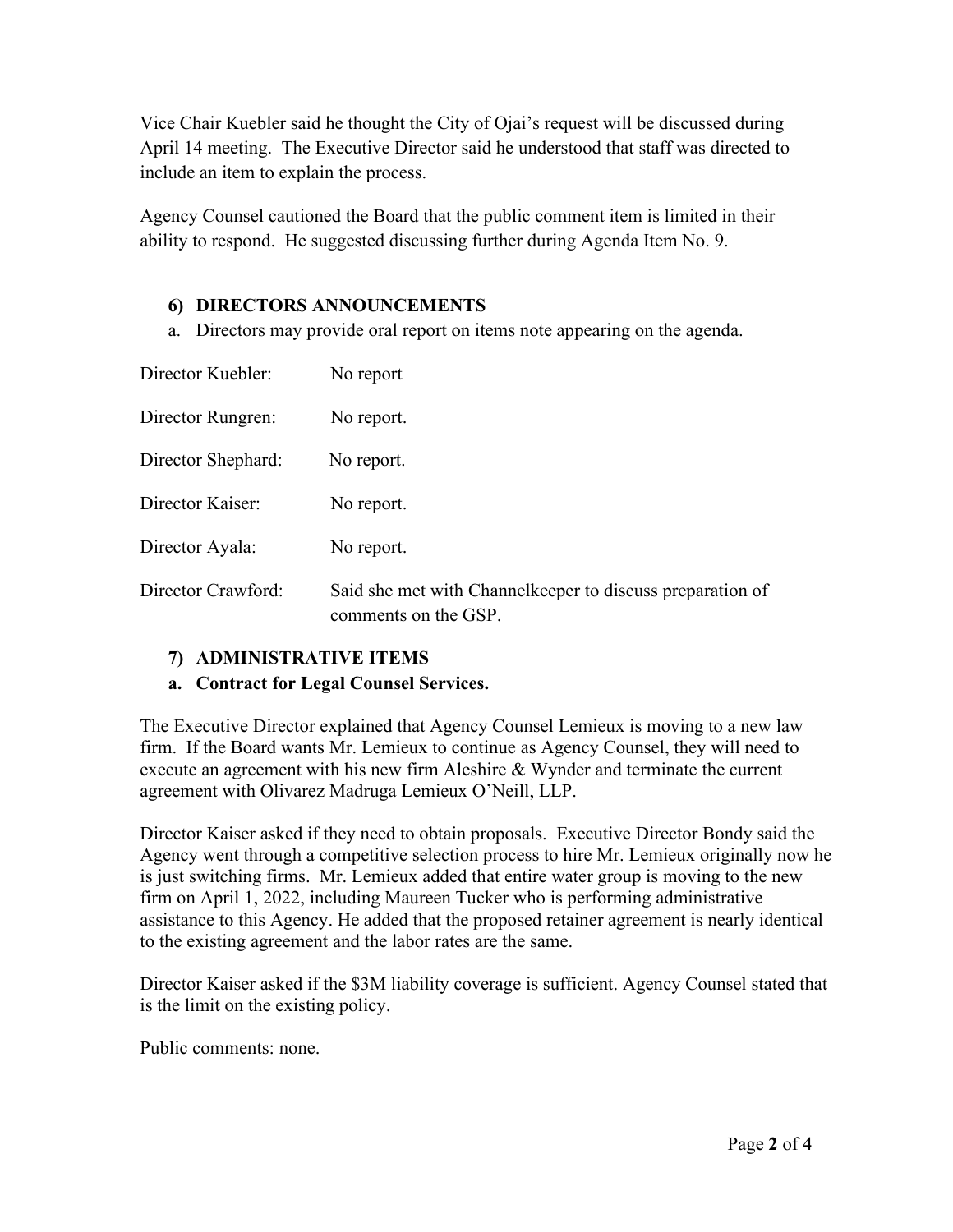Director Kaiser moved the recommend action to authorize the Executive Director to execute an attorney retainer agreement with the law firm Aleshire & Wynder and terminate the current retainer agreement with Olivarez, Madruga, Lemieux, O'Neill, LLP. Director Shephard seconded the motion.

| Roll Call Vote: |                              | B. Kuebler – Y G. Shephard – Y V. Crawford - Y |              |
|-----------------|------------------------------|------------------------------------------------|--------------|
|                 | S. Rungren – Y P. Kaiser – Y |                                                | E. Ayala – Y |

Director Absent: Meiners Oaks Water District Director/Alternate

- **8) GSP ITEMS**
- **a. Upper Ventura River Valley Basin Annual Report for Water Years 2020 and 2021**

Executive Director Bondy provided a brief explanation of the Upper Ventura River Valley Basin Annual Report for Water Years 2020 and 2021 due to DWR by April 1, 2022. He explained that the report presents data prior to GSP adoption, which is why he decided not to provide a detailed presentation.

Director Ayala asked why the bar charts only show groundwater used in the Basin as opposed to the total groundwater extracted. Executive Director Bondy explained that the graph is specifically required by the Department of Water Resources (DWR). Director Ayala asked if another bar chart showing total groundwater extracted could be added to the report. Executive Director Bondy cautioned against including items in the report that are not in the regulations.

Director Ayala asked about groundwater storage change. Executive Director Bondy provided detailed explanation of the annual storage change and cumulative storage charts and how they relate to water year types.

Director Kaiser asked if supplemental replenishment is accounted for. Executive Director said that the technical term is "return flows" in the GSP. He explained that return flows are not a required element of the annual report, but they are accounted for in the GSP and numerical model.

Vice Chair Kuebler recognized the arrival of Michael Etchart, Meiners Oaks Water District and asked if he is their new director. Mr. Etchart said he anticipates being appointed in April.

Vice Chair Kuebler called for public comments. None were offered.